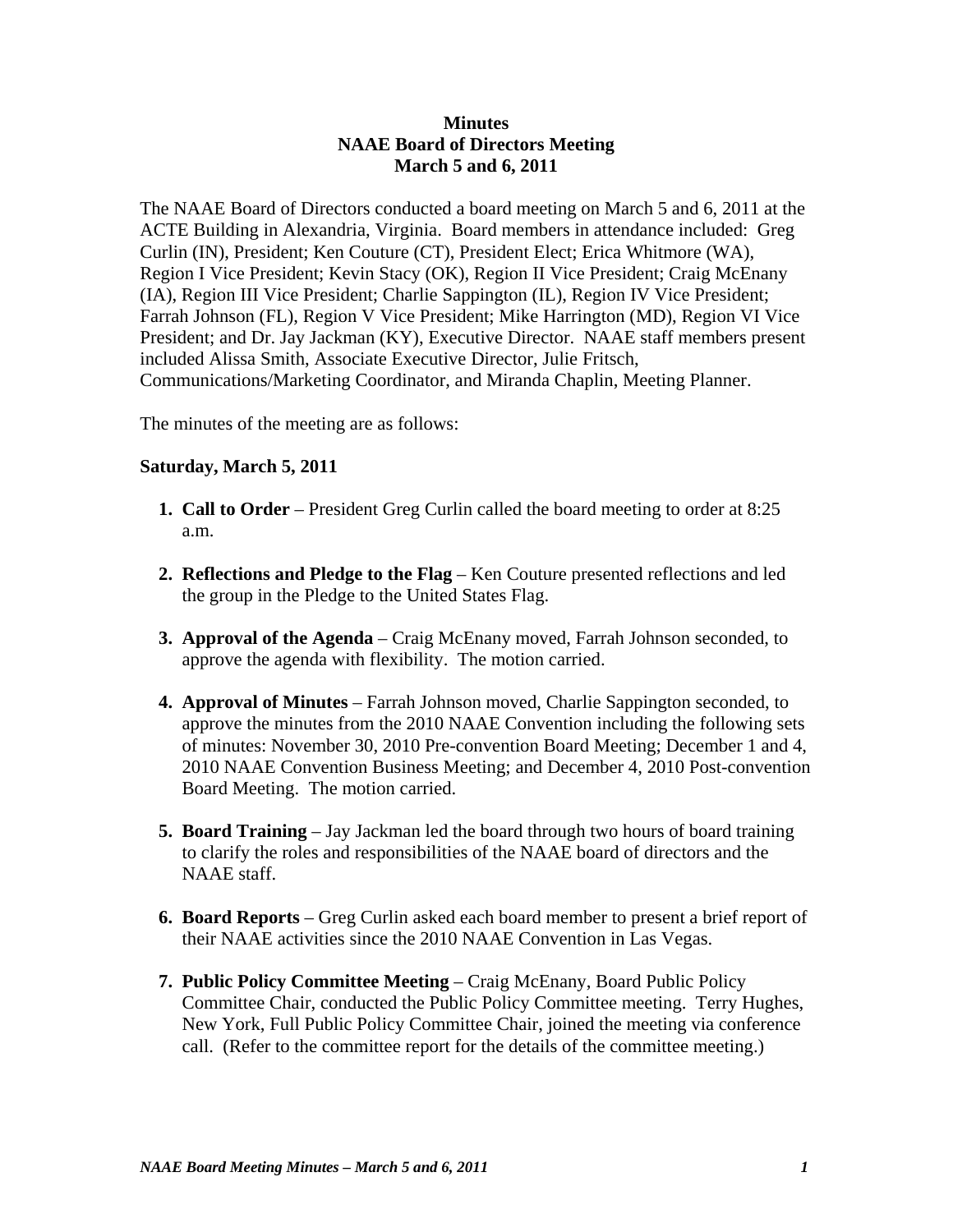- **8. Marketing Committee Meeting** Mike Harrington, Board Marketing Committee Chair, conducted the Marketing Committee meeting. Deb Seibert, Pennsylvania, Full Marketing Committee Chair, joined the meeting via conference call. (Refer to the committee report for the details of the committee meeting.)
- **9. Center for Excellence in Education National Lab Skills Initiative Report** Charles Farmer met with the board and presented a report on the Center for Excellence in Education National Lab Skills Initiative.
- **10. Staff Reports** Greg Curlin asked each staff member to present a brief report of their NAAE activities since the 2010 NAAE Convention in Las Vegas.

*President Greg Curlin recessed the board meeting from 12:00 - 1:30 p.m. for a lunch break.*

- **11. Executive Session**  The board went into executive session from 1:30 1:45 p.m.
- **12. Policy and Bylaws Committee Meeting**  Kevin Stacey, Board Policy and Bylaws Committee Chair, conducted the Policy and Bylaws Committee meeting. Clayton Spencer, Alabama, Full Policy and Bylaws Committee Chair, joined the meeting via conference call. (Refer to the committee report for the details of the committee meeting.)
- **13. Executive Session**  The board went into executive session from 1:50 2:15 p.m.
- **14. Professional Growth Committee Meeting** Erica Whitmore, Board Professional Growth Committee Chair, conducted the Professional Growth Committee meeting. Heather Obert, Illinois, Full Professional Growth Committee Chair, was unable to join the meeting via conference call. (Refer to the committee report for the details of the committee meeting.)
- **15. Strategic Planning Committee Meeting** Ken Couture, Board Strategic Planning Committee Chair, conducted the Strategic Planning Committee meeting. David Kruse, Wisconsin, Full Strategic Planning Committee Chair, joined the meeting via conference call. (Refer to the committee report for the details of the committee meeting.)
- **16. Member Services Committee Meeting**  Farrah Johnson, Board Member Services Committee Chair, conducted the Member Services Committee meeting. Tamera Whitcomb, Washington, Full Member Services Committee Chair, joined the meeting via conference call. (Refer to the committee report for the details of the committee meeting.)
- **17. Finance Committee Meeting**  Charlie Sappington, Board Finance Committee Chair, conducted the Finance Committee meeting. Pete Neigebauer, Minnesota,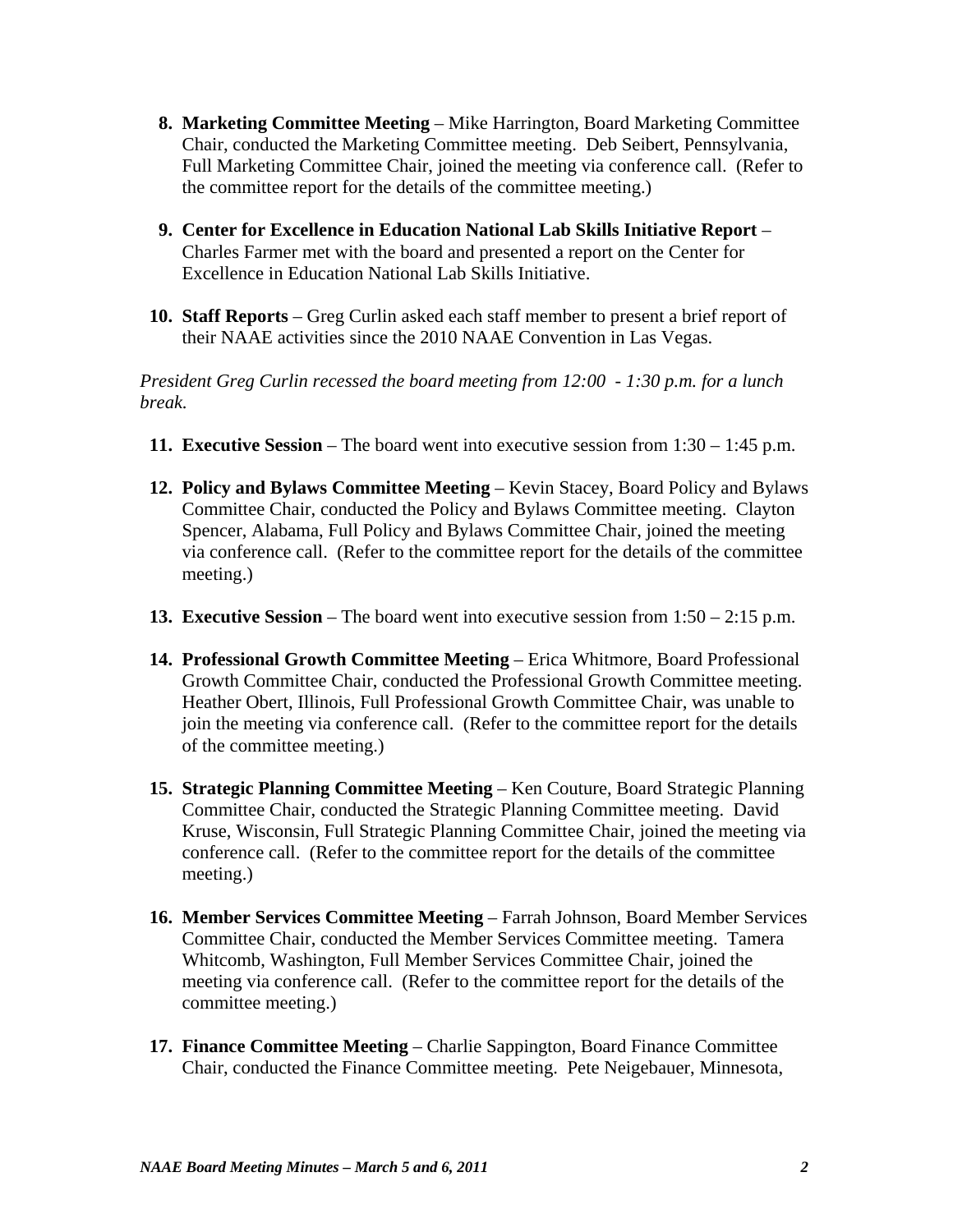Full Finance Committee Chair, joined the meeting via conference call. (Refer to the committee report for the details of the committee meeting.)

- **18. Executive Director Contract Renewal** Charlie Sappington moved, Kevin Stacy seconded, to offer to renew Jay Jackman's employment contract for an additional year. The motion carried.
- **19. Staff Salary Adjustment** Kevin Stacy moved, Farrah Johnson seconded, as of July 1, 2011, to raise Jay Jackman's base salary three percent and to encourage Jay Jackman to raise salaries of other full-time NAAE employees by a minimum of three percent. The motion carried.
- **20. Additional Board Reports** Ken Couture and Greg Curlin presented board reports of their activities since the 2010 NAAE Convention in Las Vegas.

*President Greg Curlin recessed the board meeting for the day at 5:00 p.m.*

## **Sunday, March 6, 2011**

*President Greg Curlin called the board meeting back to order at 8:55 a.m.* 

- **21. Membership Update** Alissa Smith presented the membership update.
- **22. Communications/Marketing Update** Julie Fritsch presented the communications/marketing update, which included a report on the four workshops that were videotaped at the 2010 NAAE Convention and 2011 summer promotions for Communities of Practice.
- **23. Quality and Growth Initiatives Update** Jay Jackman presented a report on the advocacy initiative and CASE. Julie Fritsch presented a report on the National Teach Ag Campaign.
- **24. 2010 NAAE Convention Evaluation** Miranda Chaplin and Alissa Smith led the board discussion of the evaluation of the 2010 NAAE Convention in Las Vegas.
- **25. 2011 NAAE Convention Planning** Miranda Chaplin and Alissa Smith led the board discussion of the 2011 NAAE Convention planning. It was agreed that the Organizational Members and Business Partners reception will be moved to 4:00- 6:00 p.m. and overlap with the last set of professional development workshops on Friday. Punch cards and door prizes will be added to the Friday afternoon reception.
- **26. 2011 NAAE Regional Meetings** The board/staff participation for the 2011 NAAE Regional Meetings will be as follows:

Region I – Jay Jackman or staff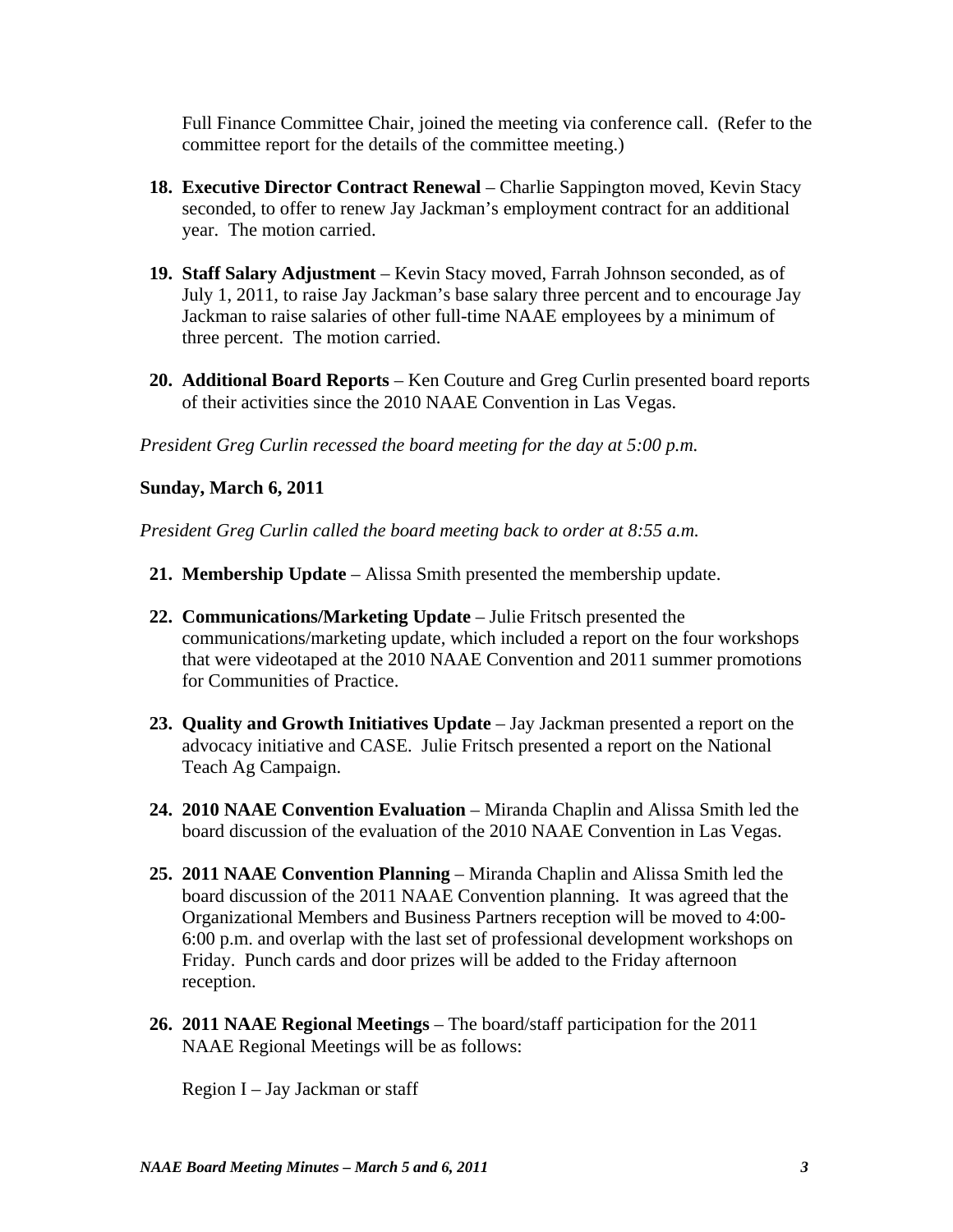Region II – Jay Jackman or staff Region III – Greg Curlin Region IV – Jay Jackman or staff Region V – Ken Couture Region VI – Greg Curlin

- **27. Strategic Planning Committee Report** Ken Couture presented the Strategic Planning Committee report. Ken Couture moved, Farrah Johnson seconded, to adopt the Strategic Planning committee report. The motion carried.
- **28. Professional Growth Committee Report** Erica Whitmore presented the Professional Growth Committee report. Erica Whitmore moved, Charlie Sappington seconded, to adopt the Professional Growth committee report. The motion carried.
- **29. Public Policy Committee Report** Craig McEnany presented the Public Policy Committee report. Craig McEnany moved, Ken Couture seconded, to adopt the Public Policy committee report. The motion carried.
- **30. Marketing Committee Report** Mike Harrington presented the Marketing Committee report. Kevin Stacy moved, Erica Whitmore seconded, to adopt the Marketing committee report. The motion carried.
- **31. Member Services Committee Report** Farrah Johnson presented the Member Services Committee report. Farrah Johnson moved, Charlie Sappington seconded, to adopt the Member Services committee report. The motion carried.
- **32. Policy and Bylaws Committee Report**  Kevin Stacey presented the Policy and Bylaws Committee report. Kevin Stacey moved, Mike Harrington seconded, to adopt the Policy and Bylaws committee report. The motion carried.
- **33. Finance Committee Report**  Charlie Sappington presented the Finance Committee report. Farrah Johnson moved, Mike Harrington seconded, to adopt the Finance committee report. The motion carried.
- **34. Regional Meeting Committee Agendas** Ken Couture requested that board committee chairs submit to him items for regional committee agendas by March 18. Ken will assemble the items and send to Jay Jackman for editing. Committee agenda items will be provided for all regional meetings.
- **35. Summer Board Meeting**  The summer NAAE board meeting will be held in conjunction with the National FFA Alumni Development Conference in Little Rock, Arkansas. Jay Jackman will secure the schedule from Frank Saldana and suggest a schedule for the NAAE board sessions.